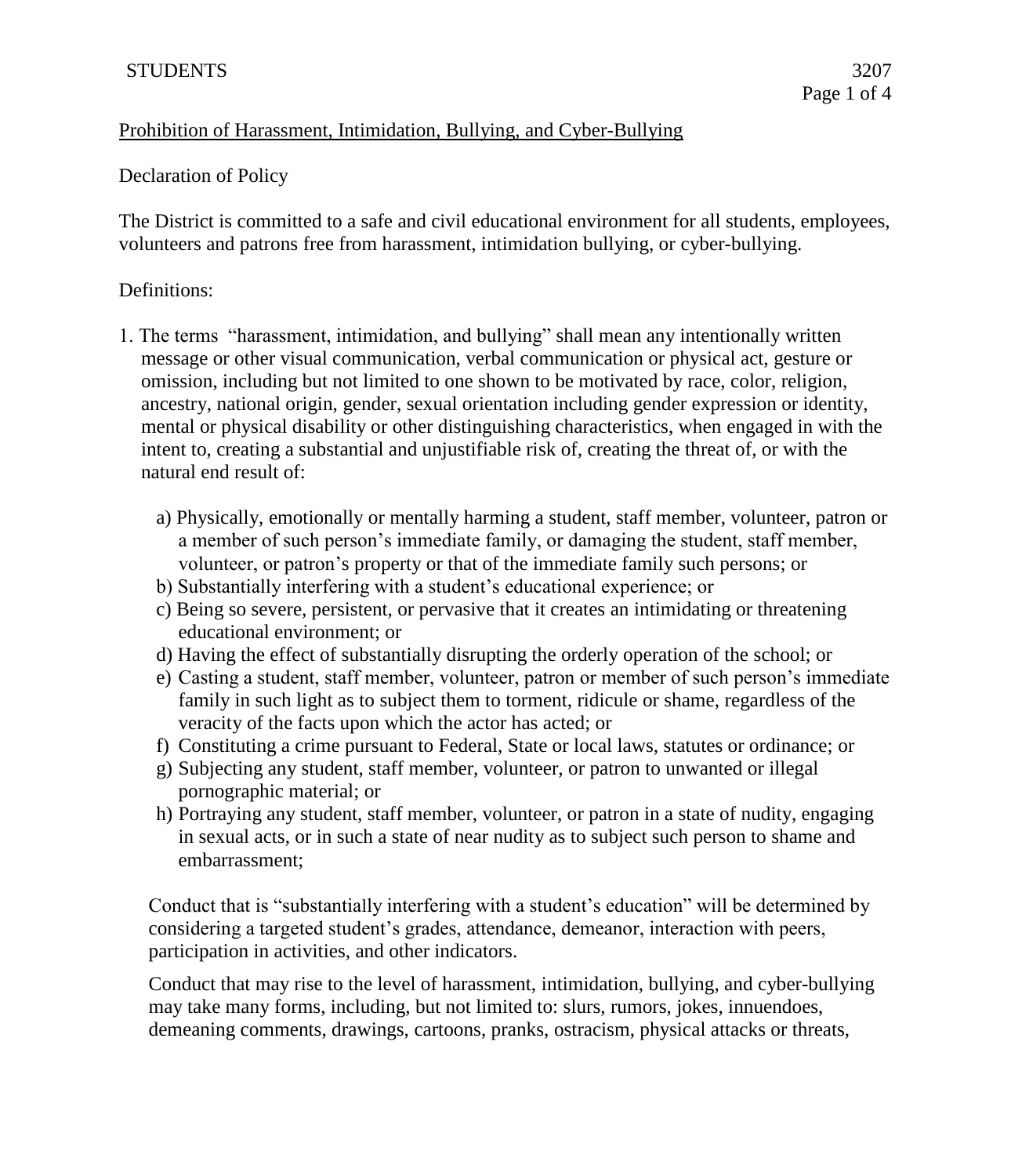gestures, or acts relating to an individual or group whether electronic, written, oral, or physically transmitted messages or images. There is no requirement that the targeted student actually possess the characteristic that is the basis for the harassment, intimidation, bullying, or cyber-bullying.

"Other distinguishing characteristics" can include but are not limited to: physical appearance, clothing or apparel, socioeconomic status, and weight.

- 2. The term "cyber-bullying" shall mean any harassment, intimidation or bullying, as defined above, when such is accomplished utilizing electronic communication media. Such media includes, but shall not be limited to, email messages, text messages, instant messages, social networking sites, internet based video sites, and posting of blogs.
- 3. Attempts the taking of substantial steps toward engaging in harassment, intimidation, bullying and cyber-bullying activity shall be regarded for purposes of this policy in the same way as if the actor had been successful in completing the harassment, intimidation, bullying or cyber-bullying activity.
- 4. Solicitation the solicitation of another person to engage in harassment, intimidation, bullying and cyber-bullying activity shall be regarded for purposes of this policy in the same way as if the actor had been successful in him or herself completing the harassment, intimidation, bullying or cyber-bullying activity.
- 5. Conspiracy conspiring with two or more others to engage in harassment, intimidation, bullying and cyber-bullying activity shall be regarded for purposes of this policy in the same way as if the actor had been successful in him or herself completing the harassment, intimidation, bullying or cyber-bullying activity.
- 6. Aggressor the student, staff member, or other member of the school community who engages in the harassment, intimidation, bullying, or cyber-cullying of a student.
- 7. Retaliation when an aggressor harasses, intimidates, bullies, or cyber-bullies a student who has reported incidents of bullying.
- 8. Staff includes, but is not limited to, teachers, administrators, counselors, school nurses, food service employees, custodians, bus drivers, athletic coaches, advisors, classified staff, substitute and temporary teachers, volunteers, or paraprofessionals (both employees and contractors).
- 9. Targeted Student a student against whom harassment, intimidation or bullying has allegedly been perpetrated.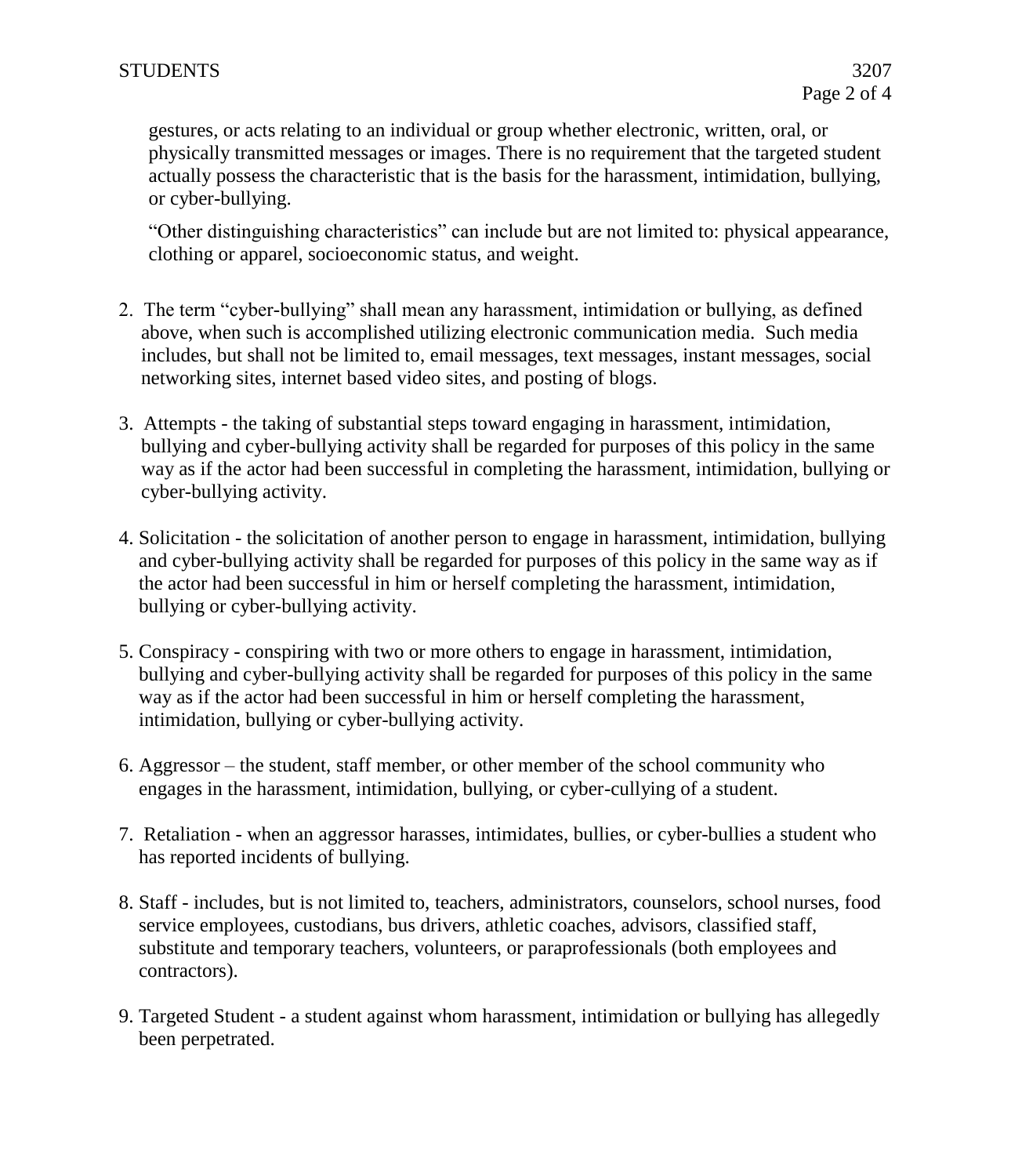Harassment, intimidation, bullying and cyber-bullying, are prohibited. False reports or retaliation for harassment, intimidation, bullying, or cyber-bullying also constitute violations of this policy.

If such activity is engaged in on campus, during school sponsored activities including sports activities, is engaged in or on any district provided transportation or at any official school bus stop, is engaged in utilizing school provided or owned/leased electronic computer equipment, or is received with the assistance of school provided or owned/leased electronic computer equipment, then the actors shall be subject to discipline pursuant to District disciplinary policy including, if appropriate, a mandatory arrest if a firearm is involved.

The District has no duty to regulate off-campus Internet messages, statements, postings, or acts. Nevertheless, the District reserves the right to regulate, review, investigate, and discipline students for harassment, intimidation, bullying or cyber-bullying, or for other disciplinary violations when such activities threaten violence against another student or otherwise disrupt the learning environment or orderly conduct of the school, school business, or school activities. The District's reservation of rights does not impose on the District or any school, a duty to regulate or review off-campus Internet messages, statements, postings, or acts.

This policy is not intended to prohibit expression of religious, philosophical, or political views provided that the expression does not substantially disrupt the educational environment. Many behaviors that do not rise to the level of harassment, intimidation, bullying, or cyber-bullying may still be prohibited by other district policies or building, classroom, or program rules.

This policy is a component of the district' responsibility to create and maintain a safe, civil, respectful and inclusive learning community and is to be implemented in conjunction with comprehensive training of staff and volunteers, including the education of students in partnership with families and the community. The policy is to be implemented in conjunction with the Comprehensive Safe Schools Plan that includes prevention, intervention, crisis response, recovery, and annual review. Employees, in particular, are expected to support the dignity and safety of all members of the school community.

Depending on the frequency and severity of the conduct, intervention, counseling, correction, discipline and/or referral to law enforcement will be used to remediate the impact on the victim and the climate and change the behavior of the perpetrator. This includes appropriate intervention, restoration of a positive climate, and support for victims and others impacted by the violation. Parents of students who are impacted by harassment, intimidation, bullying and cyberbullying will be informed of the incident.